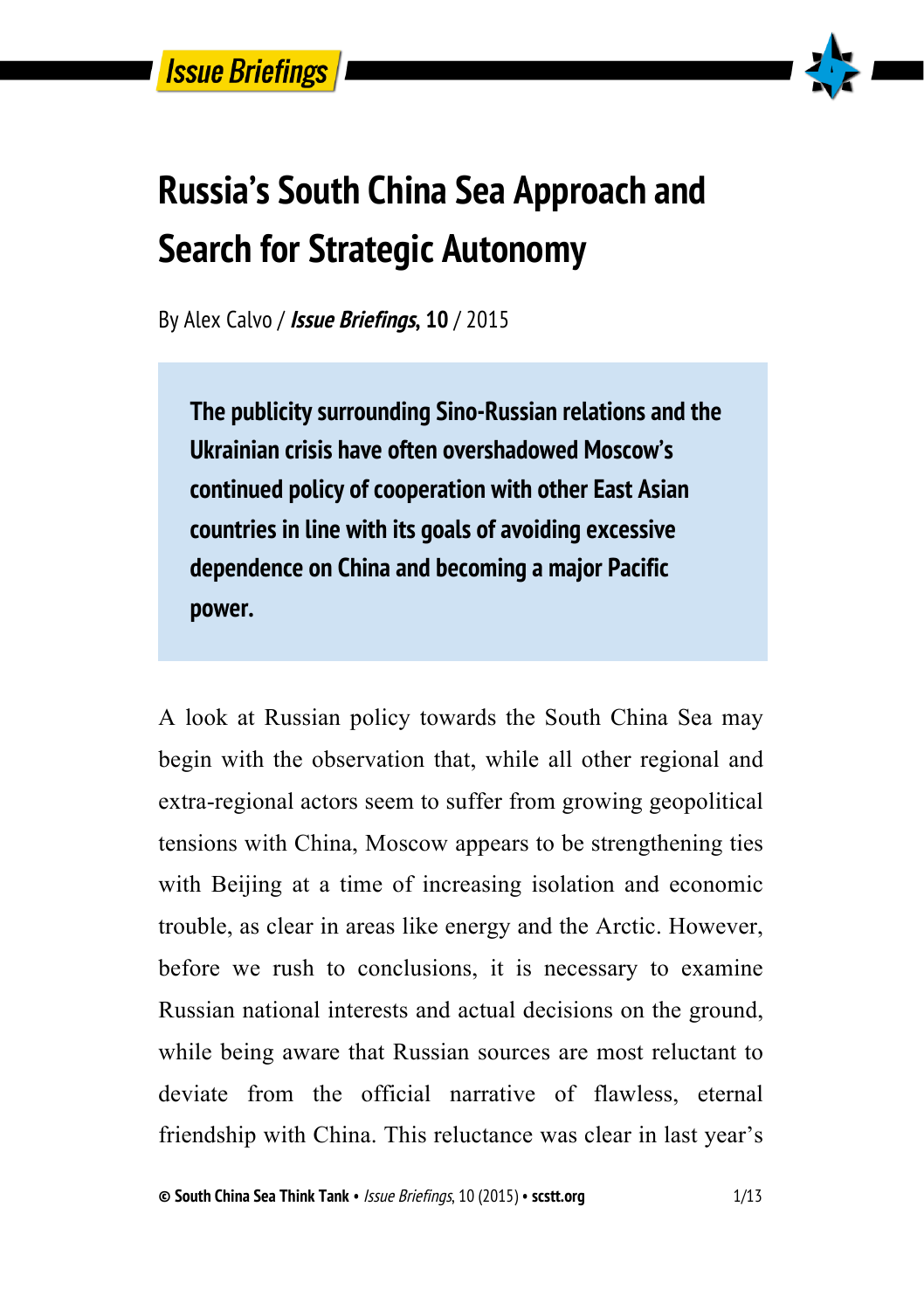$\overline{a}$ 



new military doctrine, which did not contemplate a possible conflict with Beijing, despite the perception of a military imbalance in the Far East, one of the factors behind the Russian military reforms. Russian military doctrine may not refer to China, but "counter-terrorism" drills in the Far East usually feature the simulated employment of tactical nuclear weapons, hardly the first tool that comes to mind when confronting a terrorist attack. Although Chinese leaders avoid referring to it in public, a significant portion of Russia's Far East remains an unfairly lost land in their eyes. $<sup>2</sup>$ </sup>

<sup>1</sup> A. Calvo, "No Place for China in Russia's New Military Doctrine?", *China Policy Institute Blog,* University of Nottingham, 30 December 2014, available at http://blogs.nottingham.ac.uk/chinapolicyinstitute/2014/12/30/no-place-forchina-in-russias-new-military-doctrine/

<sup>2</sup> "Having decided to make a maximum effort against the Tatars, Sophia and Golitsyn suspended all other Russian territorial ambitions. The momentum of the advance to the Pacific was abruptly halted. By the mid-seventeenth century, Russian soldiers, traders, hunters and pioneers had reached and conquered the basin of the Amur River, which makes a vast looping circle around the territory now known as Manchuria. For years, under increasing Chinese pressure, frontier soldiers had been sending desperate appeals to Moscow for reinforcements. But Sophia, reducing her commitments, sent not reinforcements, but a diplomatic mission headed by Fedor. Golovin to work out a peace with the Manchu Dinasty. The negotiations took place in the Russian frontier post of Nerchinsk on the upper Amur River. Golovin was at a disadvantage; not only had Sophia ordered him to make peace, but the Chinese brought up a large fleet of of heavily armed junks and surrounded the fort with 17,000 soldiers. In the end, Golovin signed a paper which gave the whole of the Amur basin to China. Subsequently, the Russians claimed that the treaty had been based not on justice, but on the presence of so much menacing Chinese military force. In 1858 and 1860, the tables were turned, and Russia took back 380,000 square miles of territory from an impotent China. Not all Russians approved this claim. After all, the Treaty of Nerchinsk had been honored for 180 years; all this time, the territory had been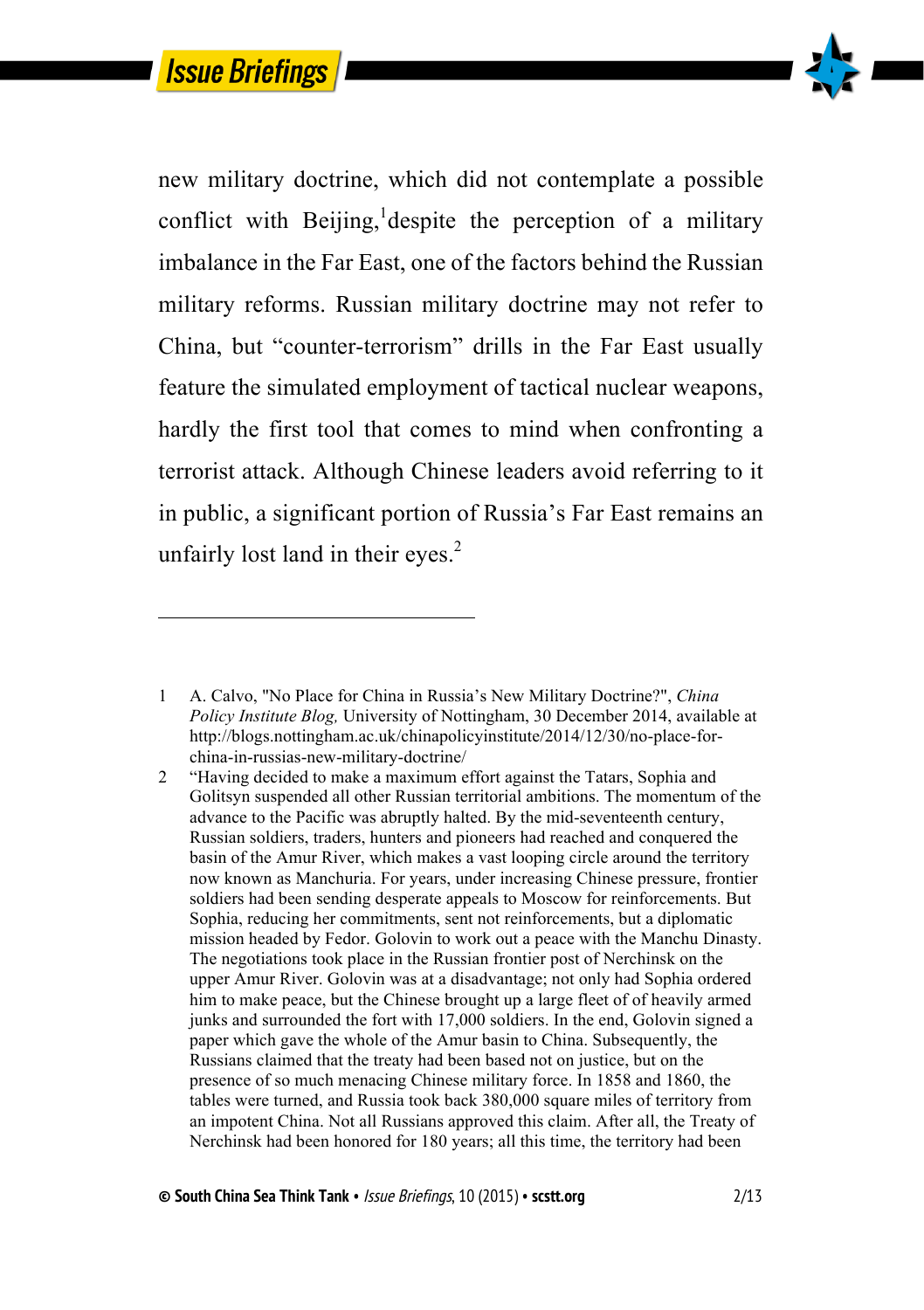

#### **Looking East**

 $\overline{a}$ 

Even before the current spike in tensions in the Euro-Atlantic Region, Russia had determined to diversify energy exports away from Europe, increasing the share of oil and natural gas exports going to the Asia-Pacific region. While agreements with China have attracted the most media and scholarly attention, Moscow has been working on a wide range of projects, including a possible natural gas pipeline to South Korea through the  $DPRK<sup>3</sup>$  and civilian nuclear cooperation with Vietnam. Concerning Japan, Moscow was quick to offer support through increased LNG exports in the wake of Fukushima,<sup>4</sup> and while observers differ on the realistic prospects of a grand bargain, some cautioning that relations with Russia are the most difficult dossier on Prime Minister

Chinese. But Tsar Nicholas I approved, proclaiming, 'Where the Russian flag has once been hoisted, it must never be lowered.'", Robert K. Massie, *Peter the Great: His Life and World*, (New York: Ballantine Books, 1986), pp. 87-88

<sup>3</sup> A. Calvo, "Russia and South Korea: the economic and geopolitical rationale for a natural gas pipeline", *China Policy Institute Blog,* University of Nottingham, 4 November 2014, available at

http://blogs.nottingham.ac.uk/chinapolicyinstitute/2014/11/04/russia-and-southkorea-the-economic-and-geopolitical-rationale-for-a-natural-gas-pipeline/

<sup>4</sup> A. Calvo, "Can Russia Assist Japan in Fueling Its Energy Future? ", *Journal of Energy Security*, July 2012 Issue, 23 July 2012, available at http://www.ensec.org/index.php?option=com\_content&view=article&id=376:canrussia-assist-japan-in-fueling-its-energy-future&catid=128:issuecontent&Itemid=402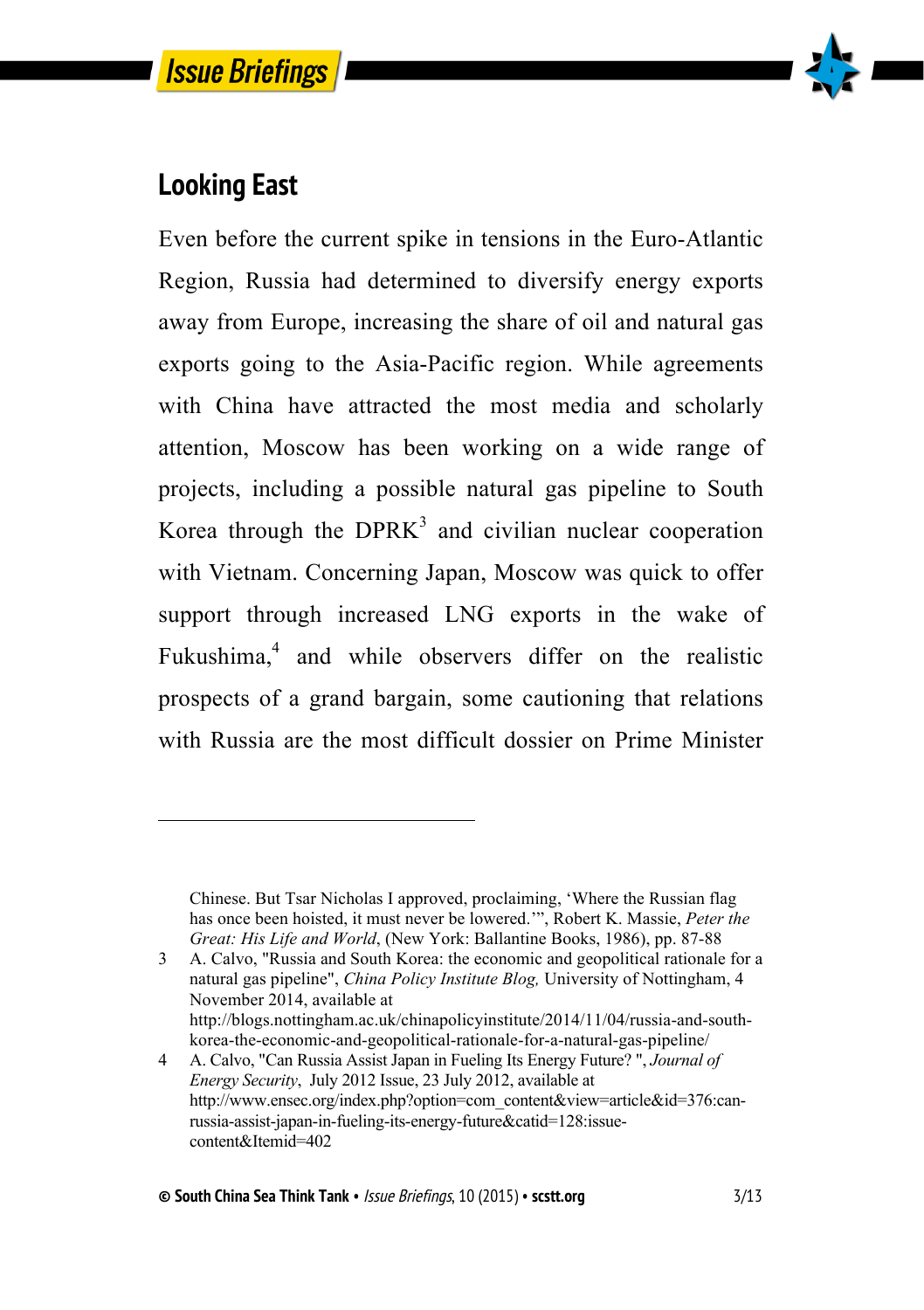

Shinzo Abe's table, a strong rationale remains for closer links between Russia and Japan. This does not mean that this rationale will overcome bilateral obstacles, such as the territorial conflict over the Kuril Islands / Northern Territories and Japan's limited room to maneuver away from American positions in the face of growing tensions with Moscow. At the very least, however, it should constitute a powerful reason to avoid simplistic explanations. Furthermore, while Prime Minister Dmitry Medvedev's latest visit to the Kuril Islands / Northern Territories in August  $2015<sup>5</sup>$  has once again prompted criticism in Japan, this has not prevented Medvedev himself from signing into Russian law the extension of the country's continental shelf into the Okhotsk Sea, as agreed with Japan and in line with Moscow's February 2013 application to the UN Commission on the Limits of the Continental Shelf.<sup>6</sup>

 $\overline{a}$ 

<sup>5 &</sup>quot;ロシア首相 : 北方領土の軍備強化 択捉島で表明", *Mainichi Shinbun*, 22 August 2015, available at http://mainichi.jp/select/news/20150823k0000m030048000c.html?inb=tw

<sup>6</sup> "The More the Merrier: Russia Expands its Territory Further Into Okhotsk Sea", *Sputnik News*, 22 August 2015, available at http://sputniknews.com/russia/20150822/1026071741/russia-okhotsk-seamedvedev-continental-shelf.html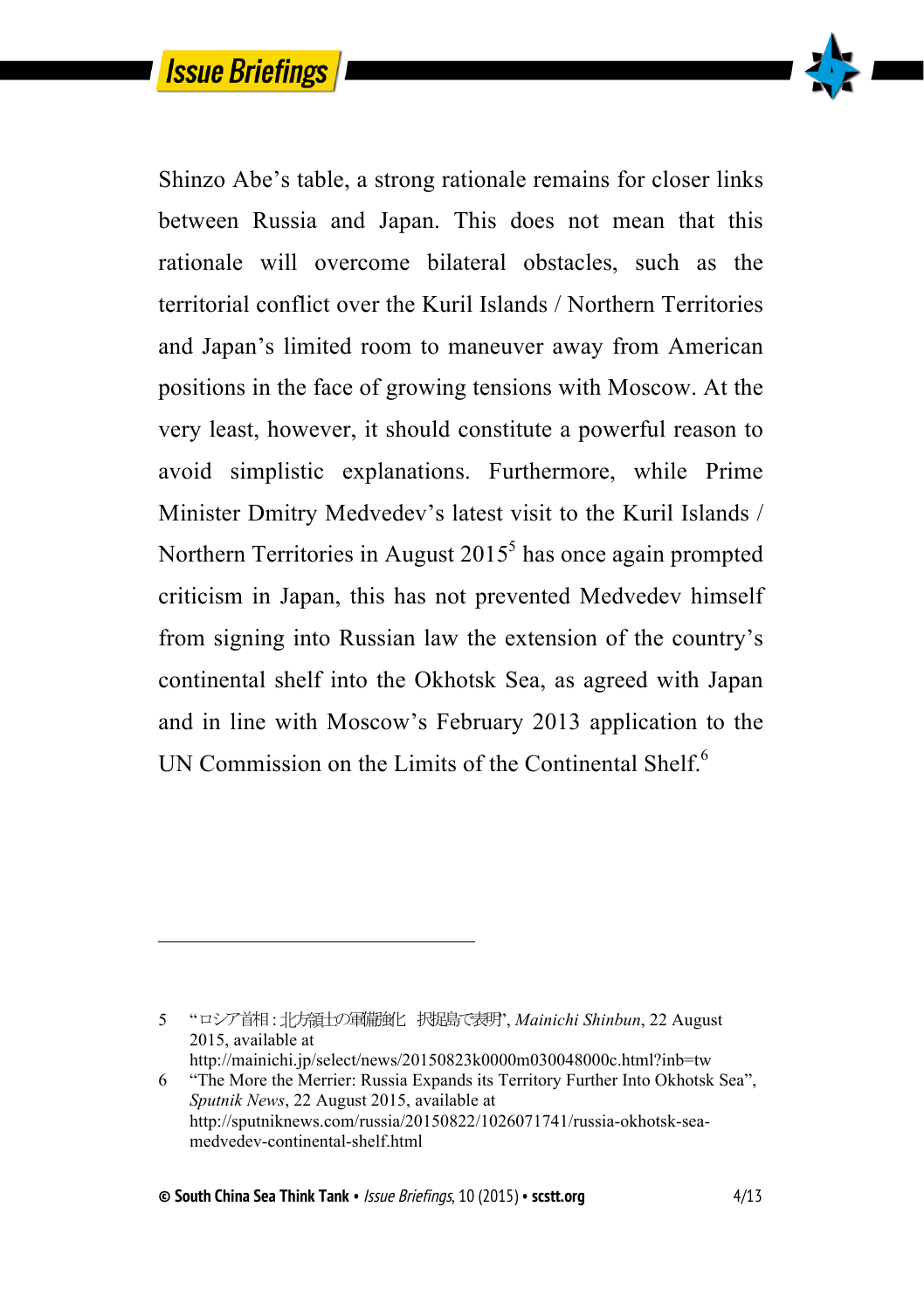$\overline{a}$ 



Russia may have traditionally looked Westward, from Peter the Great<sup>7</sup> to Lenin,<sup>8</sup> but she is indeed a Pacific power, and her diplomacy features a wide range of relations with countries in the region. Faced with the need to develop her Far East, diversify away from Europe, avoid overreliance on China, and generally speaking maximize national power and influence and economic exchanges, we could perhaps talk about Russia's own "Pivot" or "Rebalance" to the Pacific.<sup>9</sup> According to Stephen Blank, Senior Fellow for Russia at the American Foreign Policy Council, "Justified emphasis on the current Ukraine crisis should not lead us to make the mistake of overlooking Russia's policies in East Asia". He points out how Russia is using energy and weapons sales in the region, in line with Moscow's traditional diplomatic practice, adding that "like other powers, Russia is pursuing what may be called a

<sup>7</sup> Although we have to bear in mind that while looking toward the West in seeking inspiration to reform Russia, Peter the Great devoted great efforts, once peace with his Western foes had been achieved, towards the East and the South. Robert K. Massie, *Peter the Great: His Life and World*, (New York: Ballantine Books, 1986), pp. 840-850

<sup>8</sup> "He adhered to an ethnic hierarchy in his revolutionary politics. For him, Germans were culturally superior to Britons and French, who in turn were superior to Finns; and, of course, Finns had a distinct edge over the Russians", Robert Service, *Lenin: a Biography*, (London: Pan Books, 2010), p.389

<sup>9</sup> A. Calvo, "The other 'pivot': Is Russia also rebalancing towards the Pacific?", *China Policy Institute Blog,* University of Nottingham, 28 January 2015, available at http://blogs.nottingham.ac.uk/chinapolicyinstitute/2015/01/28/theother-pivot-is-russia-also-rebalancing-towards-the-pacific/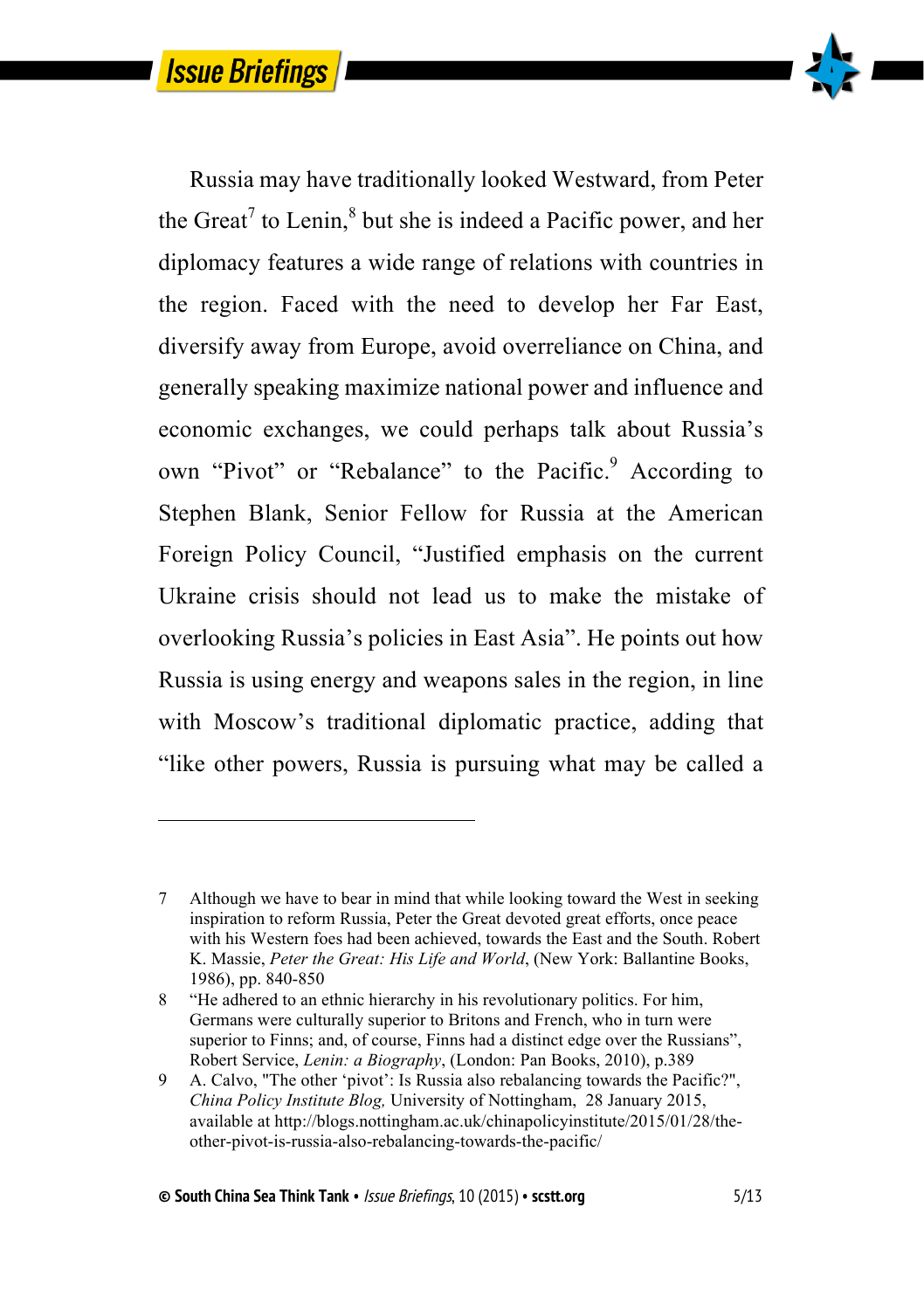

hedging strategy against China in Asia. On the one hand it supports China against the US and on the other works to constrain Chinese power in Asia". Blank concludes that "Sino-Russian amity, at least in regard to the Asian regional security agenda, is something of a facade", meaning that "Russo-Chinese ties may not be as dangerous for the US as some have feared, although there is no reason for complacency since the two governments will clearly collude to block numerous American initiatives globally".<sup>10</sup>

### **Mutually Strategic Ambiguity**

 $\overline{a}$ 

Among other areas, Moscow may be seeking greater influence on the Korean Peninsula, $^{11}$  the participation of Asian powers other than China in the Russian Arctic, $12$  greater cooperation with Indonesia, and although regularly denied, rumours about

<sup>10</sup> Stephen Blank, "Russia and Vietnam Team Up to Balance China", *The National Interest*, 7 April 2014, available at http://nationalinterest.org/commentary/russiavietnam-team-balance-china-10195

<sup>11</sup> A. Calvo, "The Kremlin seeks a greater role on Korean Peninsula", *China Policy Institute Blog,* University of Nottingham, 18 February 2015, available at http://blogs.nottingham.ac.uk/chinapolicyinstitute/2015/02/18/the-kremlin-seeksa-greater-role-on-korean-peninsula/

<sup>12</sup> Alex Calvo, "Russian perceptions of China in the Arctic", *Nottingham University Chinese Politics Blog*, 23 March 2015, available at https://blogs.nottingham.ac.uk/chinapolicyinstitute/2015/03/23/russianperceptions-of-china-in-the-arctic-mistrust-feeds-persistent-wish-fordiversification/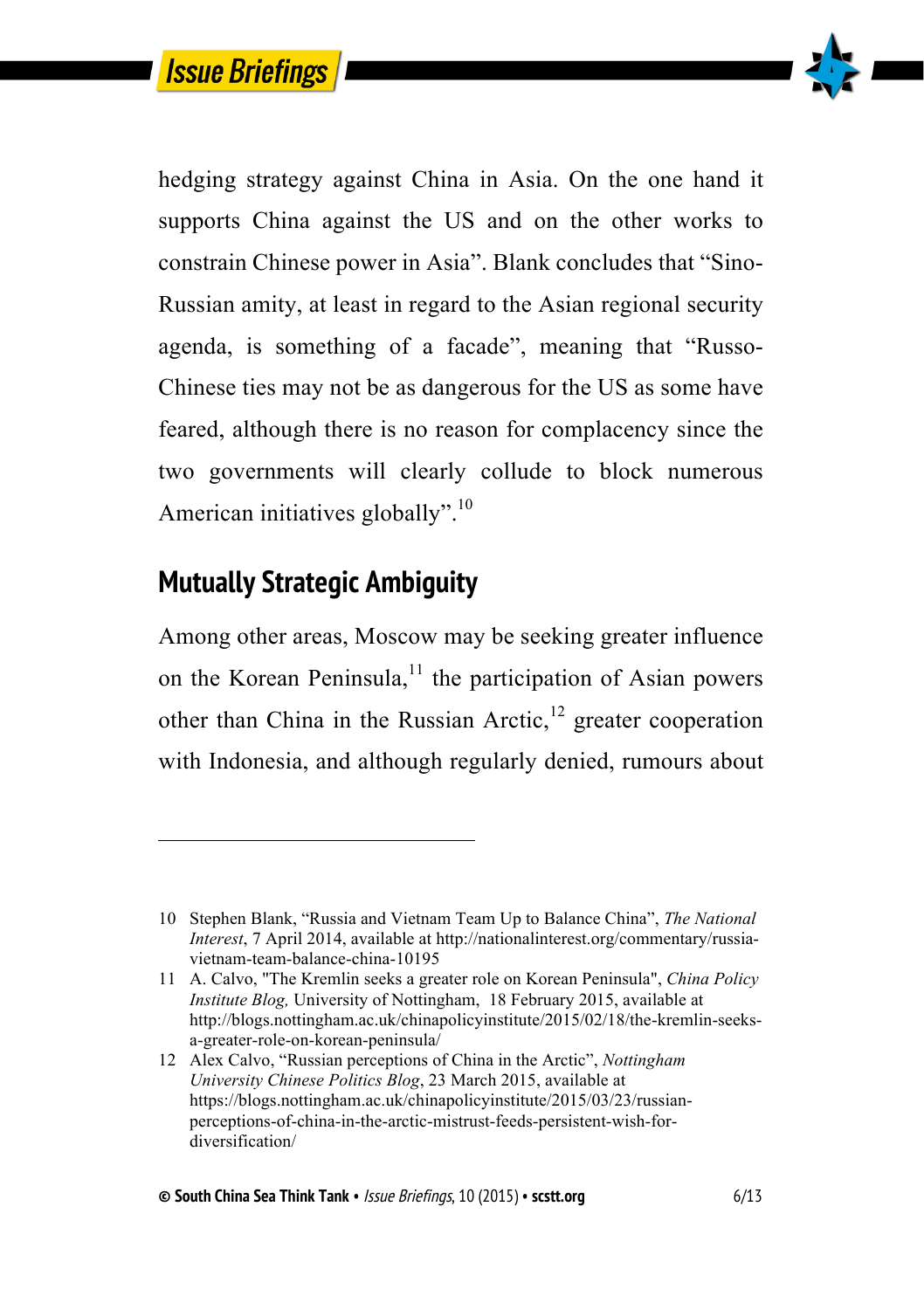

the possible sale of Russian submarines (or transfer of technology) to Taiwan keep surfacing.<sup>13</sup> One of the most salient aspects of the Russian presence in the Pacific, and in particular the South China Sea, is Moscow's continued support for Hanoi and transfer of advanced weapons, chief among them Kilo-class submarines. Russia is not just an essential lynchpin in Vietnam's asymmetrical warfare strategy, but has avoided publicly supporting China's stance in the region.

This failure to speak out in favor of Beijing is not restricted to the South China Sea, as noted by Mu Chunshan, "Even on the Senkaku/Diaoyu dispute between China and Japan, Russia has kept an ambiguous position". As reasons for this, this observer lists four. First of all, "China and Russia are not allies. There is no alliance treaty between them", and thus Moscow is not bound to support Beijing politically or militarily, even less in "The South China Sea", which "is not a place where Russia can expand its interests, nor is it necessary for Russia to interfere in this region absent a formal alliance with China". Second, "Russia enjoys good relations with countries bordering the South China Sea and does not need to offend

 $\overline{a}$ 

<sup>13</sup> "Defense Ministry rejects proposal to buy submarines from Russia", *Focus Taiwan*, 18 March 2015, available at http://focustaiwan.tw/news/aipl/201503180026.aspx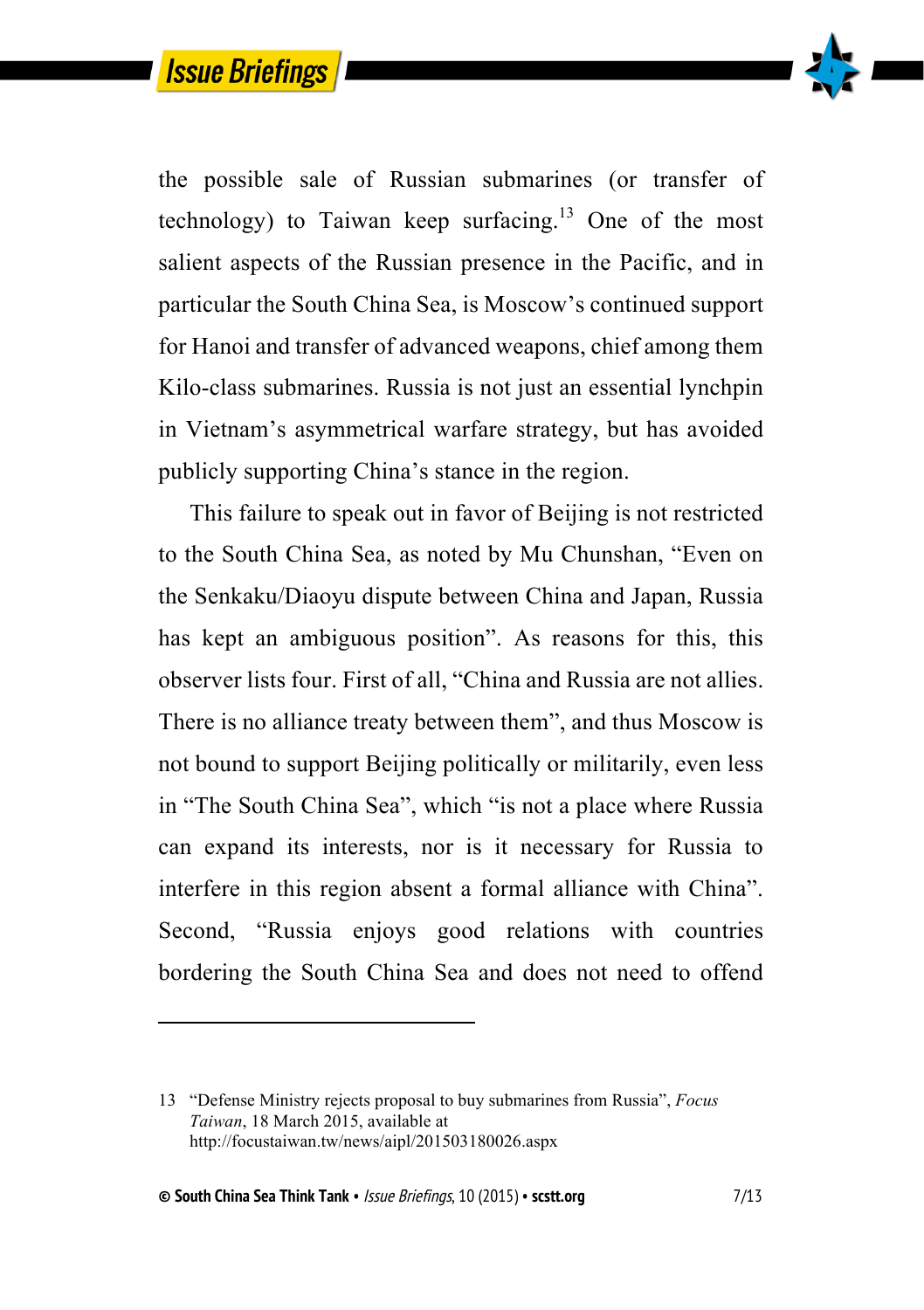

Southeast Asia for the sake of China", and this does not just apply to Vietnam, since for example "Russia also enjoys a good relationship with the Philippines". Third, Moscow is focused on Europe and the Ukrainian crisis, "Russia has neither the desire nor the ability to confront the U.S. in the South China Sea". Finally, "the development of China has actually caused some worries within Russia", with concerns centered on possible encroachment in the Russian Far East. However, according to Mu Chunshan this does not mean that there is a split between Moscow and Beijing, since the two countries know each other well and Russia's silence on the South China Sea, just like China's on the Crimea, do not mean they oppose each other. Beijing's abstention at the UNSC on the Crimea "doesn't mean that China opposes Russia's position. By the same logic, Russia's neutral stance in the South China Sea disputes doesn't mean that Russia doesn't support China". Generally speaking, "China and Russia leave each other ample room for ambiguous policies, which is actually proof of an increasingly deep partnership. This arrangement gives both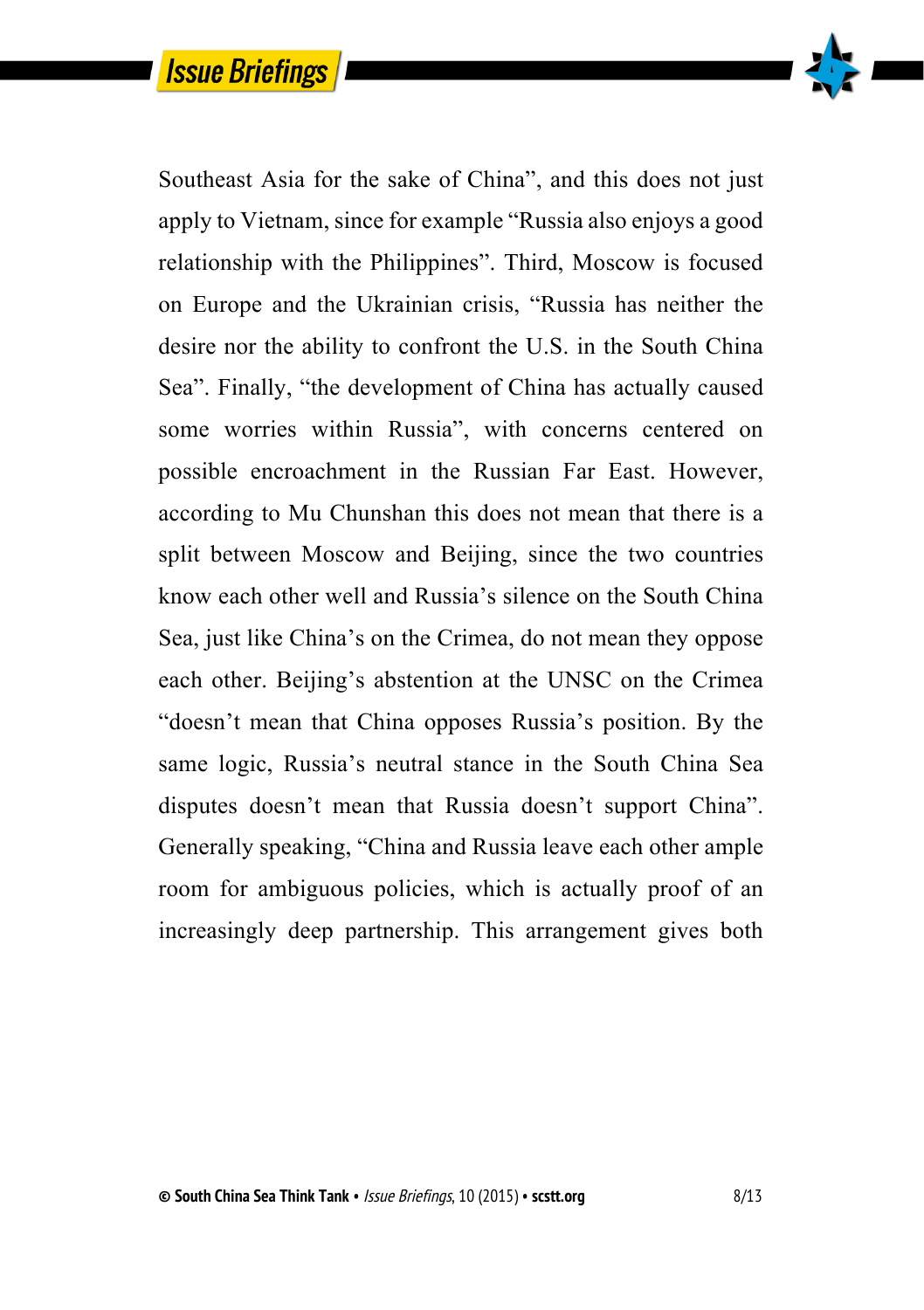

 $\overline{a}$ 



China and Russia the maneuvering space they need to maximize their national interests"<sup>14</sup>

#### **Russian-Vietnamese Partnership**

Vietnam has not just recently received her third enhanced Kiloclass submarine,  $HO$  194 Hai Phong,<sup>15</sup> but is building four Tarantul-class or *Molniya* corvettes at Ba Son Shipyards, under license from Russia's Almaz Central Design Bureau. Two corvettes were already delivered in June 2014.<sup>16</sup> Furthermore, Cam Ranh Bay remains of the utmost importance to the Russian Navy, and in November last year Hanoi and Moscow signed an agreement to facilitate the use of the base by Russian warships.<sup>17</sup> Carl Thayer noted that "According to a Russian Defense Ministry source, in future Russian warships will only have to notify port authorities immediately prior to their

16 Duy Khanh, "Vietnam to build more Russian missile boats", *Thanh Nien News*, 19 November 2014, available at http://www.thanhniennews.com/politics/vietnam-to-build-more-russian-missileboats-34169.html

<sup>14</sup> Mu Chunshan,"Why Doesn't Russia Support China in the South China Sea?", *The Diplomat*, 21 June 2014, available at http://thediplomat.com/2014/06/whydoesnt-russia-support-china-in-the-south-china-sea/

<sup>15</sup> "Vietnam's third Russian sub to arrive next month", *Thanh Nien News*, 20 November 2014, available at http://www.thanhniennews.com/politics/vietnamsthird-russian-sub-to-arrive-next-month-34230.html

<sup>17</sup> "Russia, Vietnam agree on simplified Cam Ranh port entry for Russian warships", *TASS*, 27 November 2014, available at http://en.itartass.com/world/763988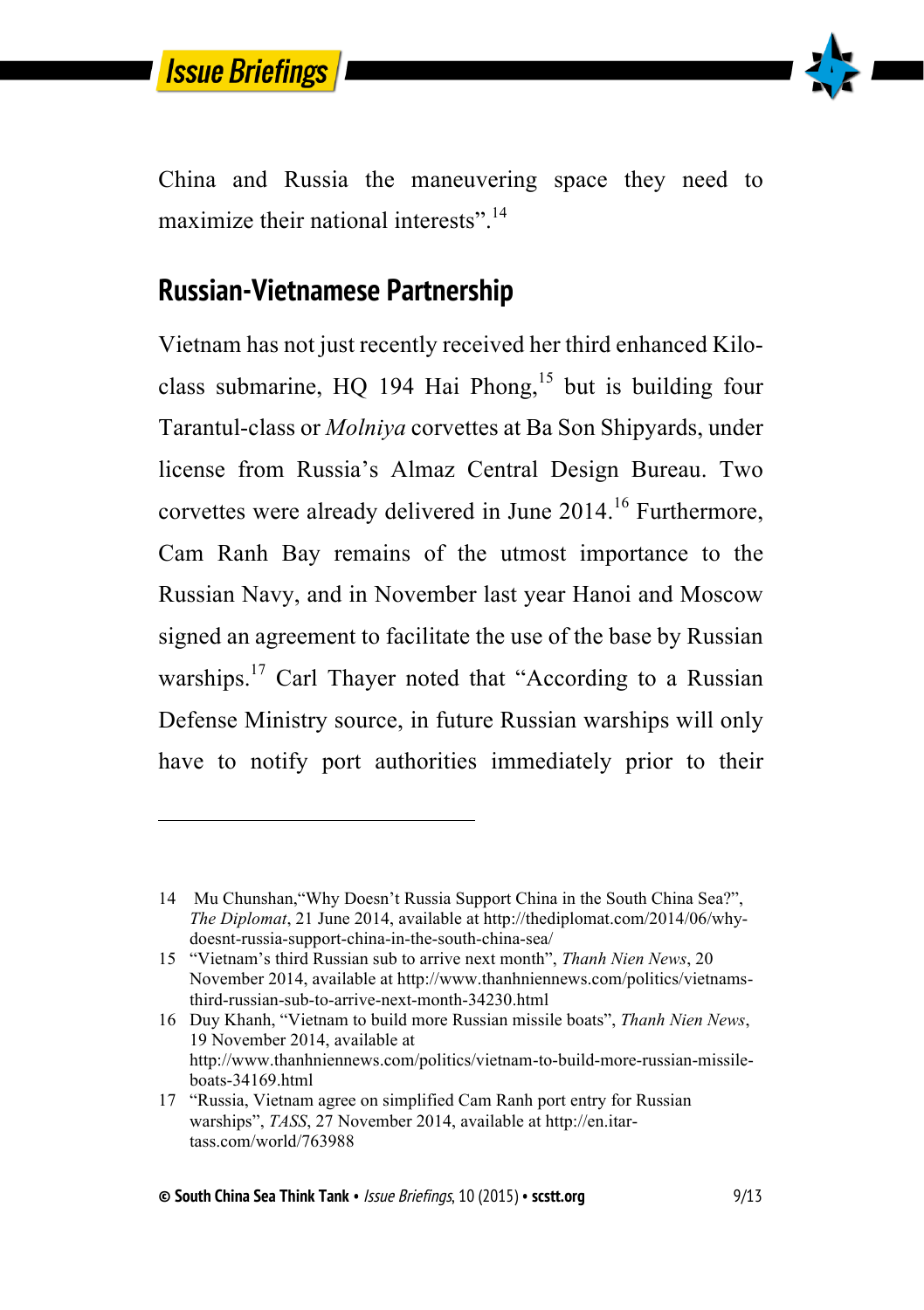$\ddot{ }$ 



arrival", the agreement privileging the Russian Navy and giving it "special access due to Russia's status as a comprehensive strategic partner and assistance in standing up Vietnam's submarine fleet". Hanoi and Moscow are now negotiating "an agreement on a logistics center in Cam Ranh Bay for the Russian Navy".<sup>18</sup> Russia is also a nuclear energy parter for Hanoi, and has ignored Chinese injunctions to abandon offshore oil cooperation with Vietnam in the South China Sea.<sup>19</sup>

Speaking to the Vietnamese media in advance of his official trip in April 2015, Russian Prime Minister Dmitry Medvedev confirmed plans for "a free trade area agreement. It will likely

<sup>18</sup> Carl Thayer, "Vietnam's Navy Crosses the Line", *The Diplomat*, 2 December 2014, available at http://thediplomat.com/2014/12/vietnams-navy-crosses-theline/

<sup>19</sup> "Beijing has repeatedly demanded that Moscow terminate energy explorations in the South China Sea, clearly responding to Russia's visibly enhanced interests in Southeast Asia. In 2012 Russia announced its interest in regaining a naval base at Cam Ranh Bay, a step probably connected to joint Russo-Vietnamese energy projects off Vietnam's coast, and a means of checking China in the South China Sea. Gazprom also signed a deal to explore two licensed blocks in Vietnam's continental shelf in the South China Sea, taking a 49 percent stake in the offshore blocks, which hold an estimated 1.9 trillion cubic feet of natural gas and more than twenty-five million tons of gas condensate. Those actions precipitated Beijing's demand that Moscow leave the area. However, despite its silence, presumably to avoid antagonizing China, Moscow stayed put. Russia has subsequently increased support for Vietnam regarding energy exploration in the South China Sea and, perhaps more ominously from China's standpoint, in arms sales and defense cooperation". Stephen Blank, "Russia and Vietnam Team Up to Balance China", *The National Interest*, 7 April 2014, available at http://nationalinterest.org/commentary/russia-vietnam-team-balance-china-10195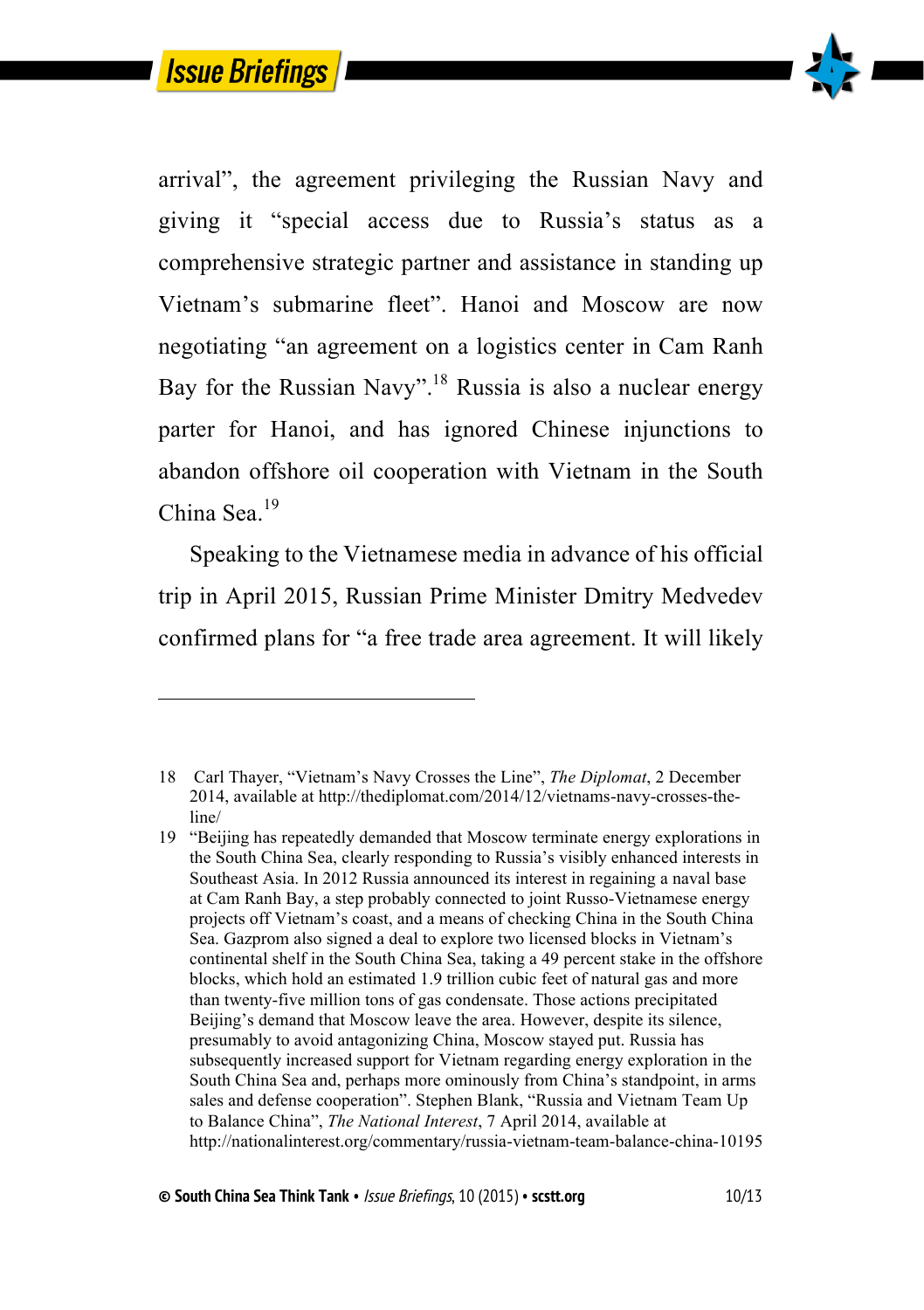

be the first such agreement to be signed between the Eurasian Economic Union and an individual country", while identifying Vietnamese tourism in Russia and trade settlement in their respective national currencies as areas for further work.<sup>20</sup> While defense links with Russia are a cornerstone of Vietnam's multi-vector diplomacy, they go hand in hand with growing links with the United States. As often happens with countries engaging a wide range of powers which may otherwise be at odds, such balancing act is not always easy and may result in pressure by one partner to restrict cooperation with the other. Earlier this year, the use of Cam Ranh Bay air facilities by Russian Il-78 Midas tanker planes refueling Tu-95 "Bear" strategic bombers, involved among others in sorties to Guam, prompted a request by Washington to Hanoi to terminate such access. 21

#### **Conclusions: Does Moscow's search for strategic autonomy offer an opening to maritime democracies?**

We can thus conclude that Moscow is determined not to become too dependent on Beijing and that, despite many

l

<sup>20</sup> "Dmitry Medvedev's interview with Vietnamese media", website of the Russian Government, 5 April 2015, available at http://government.ru/en/news/17527/

<sup>21</sup> Nhina Le and Koh Swee Lean Collin, "Vietnam and Great Power Rivalries", *The Diplomat*, 31 March 2015, available at http://thediplomat.com/2015/03/vietnamand-great-power-rivalries/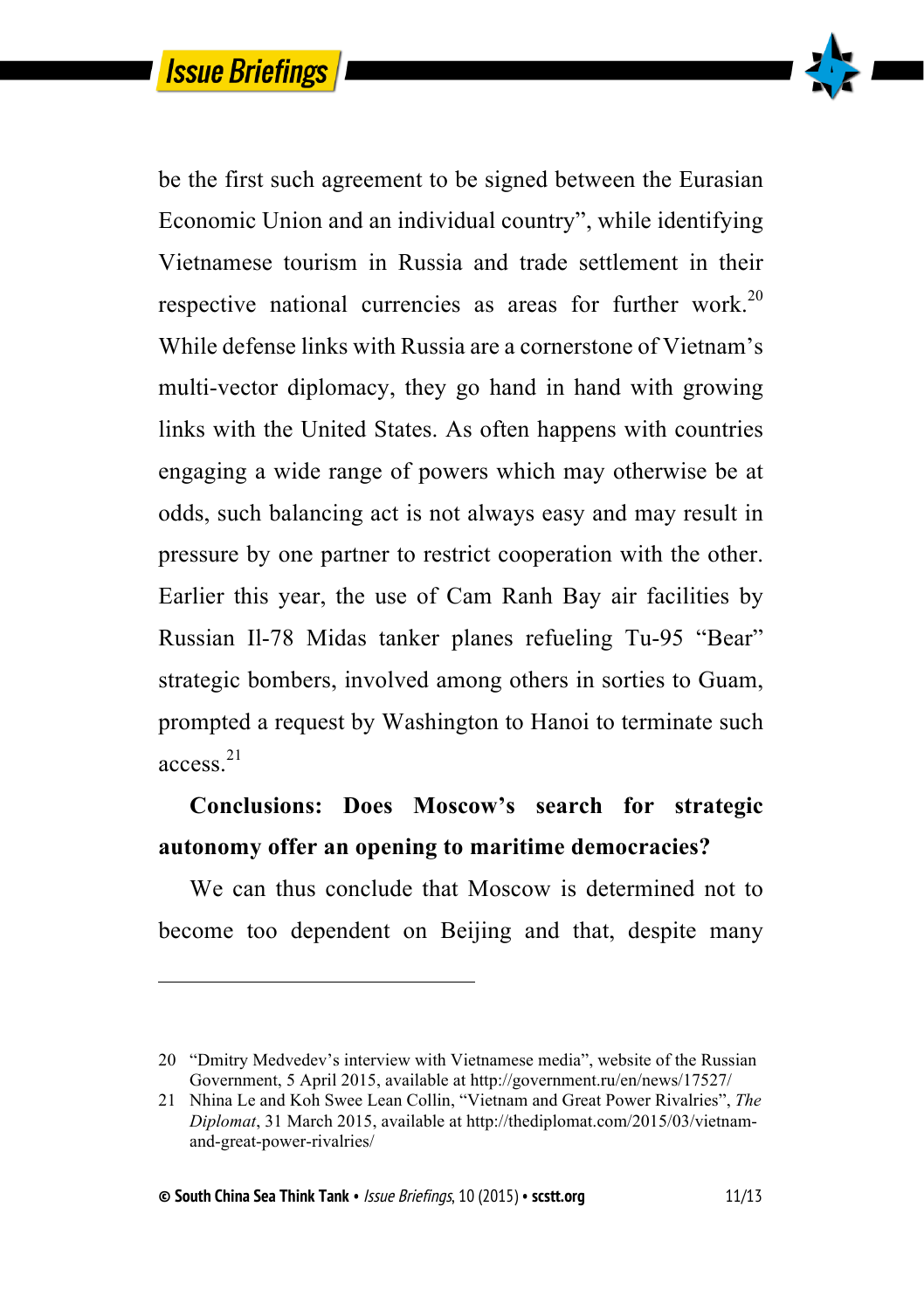

domestic and bilateral obstacles, she wishes to become a major Pacific power. This may offer some opportunities to the United States in the event of a turn for the worse in Sino-American relations, but in addition to the many challenges it would pose, right now this appears as an unlikely scenario given the deep mistrust of Russia in Western quarters.<sup>22</sup> Together with the absence of any mention of sanctions when discussing policy options in the South China Sea, and the apparent disconnect between the US "rebalance" and the country's nuclear posture, this deep schism between Russia and the West constitutes a triad of factors objectively enhancing China's position when dealing with her neighbours. Unlike Moscow, Beijing seems to be succeeding in preventing a limited regional territorial conflict from having a major impact on bilateral relations with Washington. At the same time, while at least a measure of coordination with Russia in the South China Sea would make sense to maritime democracies, this policy option does not seem to be on the table for the time being.

 $\overline{a}$ 

<sup>22</sup> For a warning on the dangers of pushing Russia to cooperate with China in the South China Sea, see Harry J. Kazianis, "Russia Could Make South China Sea a Chinese Lake", *The National Interest*, 26 February 2015, available at http://russia-insider.com/en/china\_politics\_business\_opinion/2015/02/25/3872